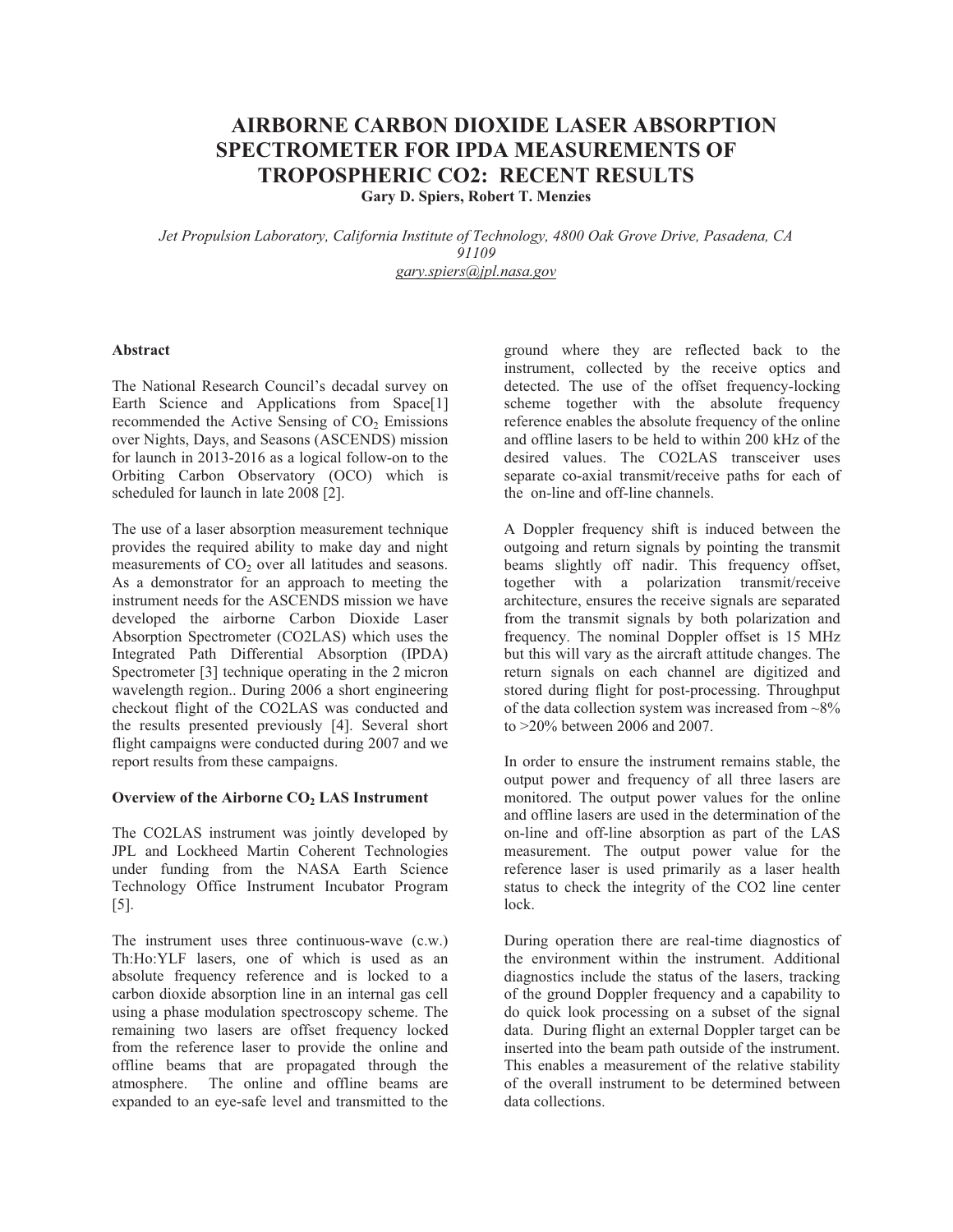There are four major parts to the instrument installation on the aircraft, the lidar transceiver itself, the control and data collection electronics, a ground motion simulator and a mounting frame.

The transceiver optical head contains all of the optics and lasers mounted on a double sided optical bench supported vertically inside a canister. The optical bench is mounted to the support structure using vibration isolators. The optical head is insulated, hermetically sealed and backfilled with dry nitrogen. Multiple temperature sensors, a pressure sensor and a humidity sensor are used to monitor the environment within the canister.

The electronics for the CO2LAS are mounted in two racks that typically mount to the seat rails of the host aircraft. One rack contains the control electronics for the transceiver system, laser controller, frequency locking electronics and provides the user interface for the overall system.

 The second rack houses the chiller that supplies the optical transceiver with coolant and the signal processor which receives housekeeping data from the electronics rack, and digitizes, stores and analyzes the lidar return signal. The CO2LAS uses a Gigabit Ethernet system to distribute data across the system and to other computers that can be connected into the gigabit hub located in the back of one of the racks.

The ground motion simulator consists of a modified commercial belt sander that is periodically inserted into the beam path. The surface of the belt sander provides a Lambertian surface that permits drift in the ratio of the online/offline signals due to instrumental changes to be assessed independent of any systems internal to the instrument.

The support frame is a custom designed structure that holds the sander and the instrument over a nadir viewing aircraft port. The angle of the frame is selected to obtain the correct Doppler return frequency from the ground at cruising velocity.

Installation of all of the above equipment into a Twin Otter can be completed in less than 4 hours and deinstallation and packing for shipping can be accomplished in the same or less time.

#### **Field Experiments**

Following a short series of engineering checkout flights conducted in 2006 the CO2LAS instrument was flown twice in 2007. A Twin Ottter aircraft was

used for both campaigns and ancillary instrumentation consisting of an INS/GPS, an in-situ Licor CO2 sensor, pressure, temperature and humidity sensors. During August of 2007 a short 3 day campaign was conducted over the Southern Great Plains ARM site. .A second flight campaign was conducted in conjunction with NASA LaRC[5] and ITT in October 2007. ITT supplied a second Laser Absorption Spectrometer operating in the 1.57 micron band [6]operating from a second aircraft. The campaign was based out of the Newport News/Williamsburg International Airport in Virginia. Flights of the CO2LAS were conducted between October  $18<sup>th</sup>$  and Oct.  $23<sup>rd</sup>$  over a variety of terrain types. Weather was humid with thunderstorms and some flight opportunities were lost due to poor weather conditions.

The data shown here were collected on October  $21<sup>st</sup>$ 2007 during an early evening flight. All times referenced in the data are UTC. The flight profile is shown in figures 1 and 2 and consisted of three passes over land at altitudes of 10, 7.5 and 5 kft.



**Figure 1. The flight profile for October 21st 2007. Data were collected at 10, 7.5 and 5 kft.** 

Digitization of the raw signals gives us the flexibility to process the data in multiple ways. For the example shown here we used 2048 pt FFTs summed over 130 ms to process each channel. For each summed FFT the location of the frequency peak is determined and the energy under the peak calculated. This data is then passed through a quality control filter to identify suspect data before summing over 2.5 seconds of data. Finally the log intensity ratio between the two channels is calculated.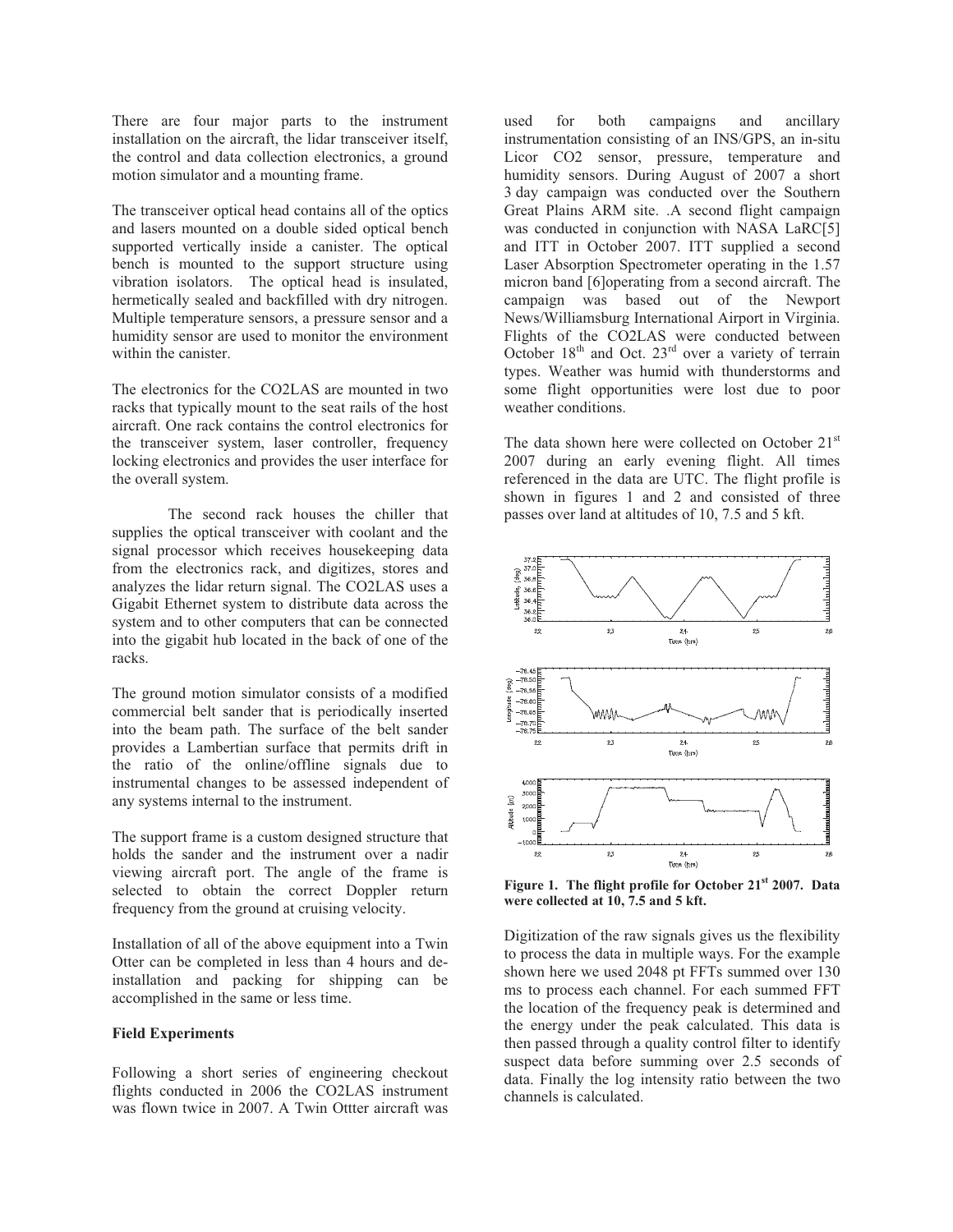

**Figure 2. Aircraft flight track showing the racetrack pattern flown and the location of the descent/ascent spirals flown.** 

One of the benefits of the data collection and processing scheme used is that it provides detailed information on the health of the instrument. We use the Doppler frequency shift from both channels (Figure 3) together with the measured linewidth (figure 4) as part of a quality control scheme to assess that the instrument was behaving correctly.



**Figure 3. Doppler shifted return for each channel from the ground for the 7.5kft altitude segment.** 



**Figure 4. Linewidth of the measured return for each of the channels for the 7.5kft altitude segment.** 

For each altitude we determine the online and offline signal power as a function of time (figure 5). The natural log of the ratio of the online and offline power, which is proportional to the column integrated carbon dioxide concentration is then calculated (figure 6).



**Figure 5. Speckle averaged signal return for each channel showing signal tracking of variability due to ground surface reflectivity and atmospheric variations.** 

We use the in-situ data together with meteorological data to model the expected column differential absorption to compare against the instrument measurements. For this particular example the variance of the log ratio for each of the altitudes flown varies between  $\langle 2\% (7.5 \text{ kft})$  and up to  $6\%$